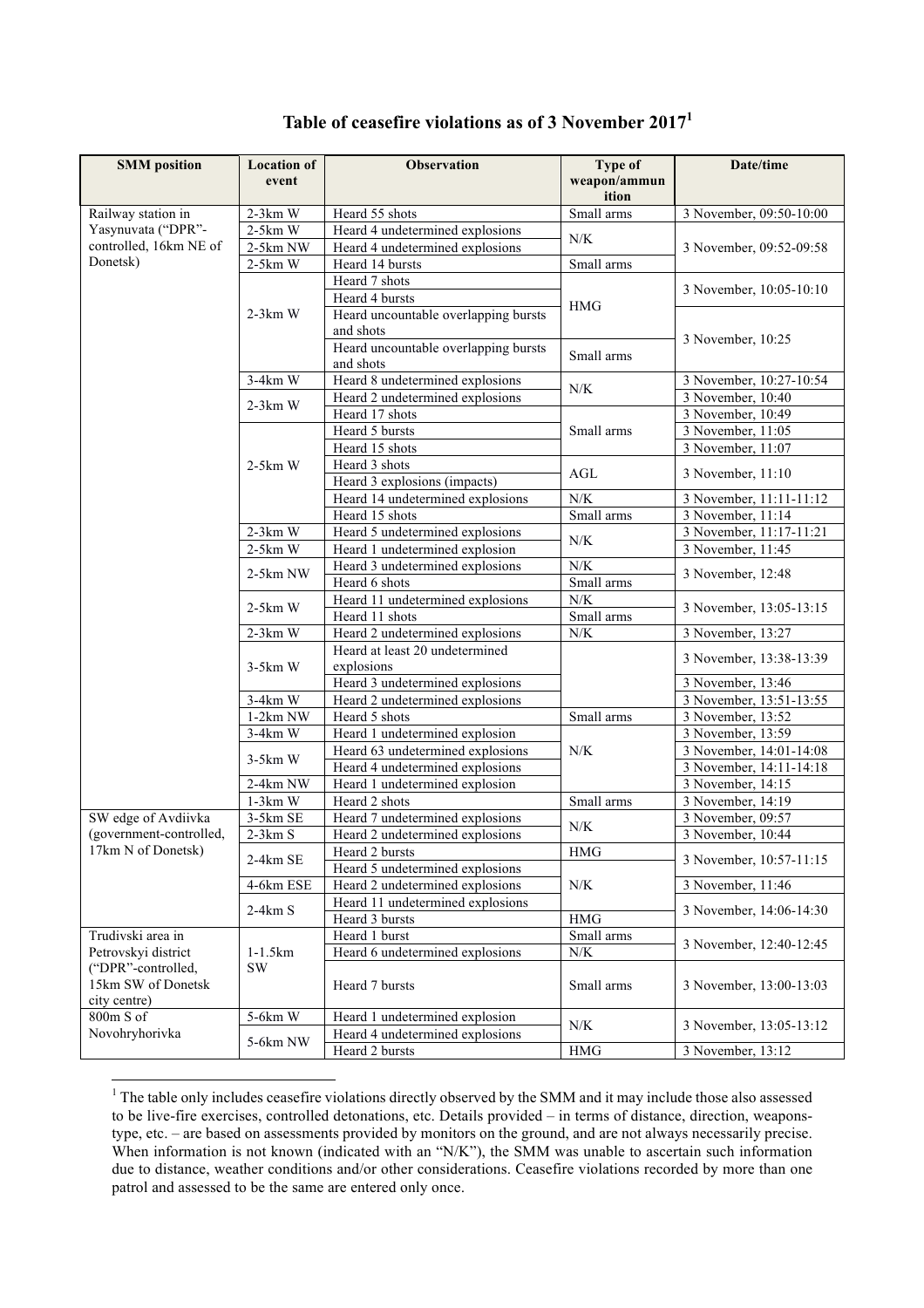| ("DPR"-controlled,                        |            |                                                                     |                |                                        |
|-------------------------------------------|------------|---------------------------------------------------------------------|----------------|----------------------------------------|
| 61km NE of Donetsk)                       |            |                                                                     |                |                                        |
| 1.9km NW of                               |            |                                                                     |                |                                        |
| Debaltseve ("DPR"-                        | 5-6km SE   | Heard and saw 1 explosion (impact)                                  | N/K            | 3 November, 14:20                      |
| controlled, 58km NE of                    |            |                                                                     |                |                                        |
| Donetsk)                                  |            |                                                                     |                |                                        |
| Svitlodarsk                               | 7-8km SW   | Heard 9 undetermined explosions                                     |                | 2 November, 19:43-19:45                |
| (government-controlled,                   | $6-8km$ SE | Heard 1 undetermined explosions                                     |                | 3 November, 13:15                      |
| 57km NE of Donetsk)                       | 5-6km SW   | Heard 1 undetermined explosion                                      | N/K            | 3 November, 15:50                      |
|                                           |            | Heard 1 undetermined explosion                                      |                | 3 November, 15:55                      |
|                                           |            | Heard 1 undetermined explosion                                      |                | 3 November, 16:05                      |
|                                           | 8-10km SW  | Heard 3 undetermined explosions                                     |                | 3 November, 16:08                      |
|                                           | 3-5km SE   | Heard 7 bursts (3-5 shots each)                                     | <b>HMG</b>     | 3 November, 16:10                      |
|                                           | 5-6km SW   | Heard 4 undetermined explosions                                     | N/K            | 3 November, 16:12                      |
|                                           | 3-5km SE   | Heard 8 shots (3-5 shots each)                                      | AGL            | 3 November, 16:13                      |
|                                           | 8-10km SW  | Heard 3 undetermined explosions                                     | N/K            | 3 November, 16:15                      |
|                                           |            | Heard 6 undetermined explosions                                     |                | 3 November, 16:17                      |
|                                           | 3-5km SE   | Heard 5 bursts (3-5 shots each)                                     | <b>HMG</b>     | 3 November, 16:18                      |
|                                           | 8-10km SW  | Heard 8 undetermined explosions                                     | N/K            | 3 November, 16:35                      |
|                                           |            | Heard 11 undetermined explosions                                    |                | 3 November, 16:40-16:45                |
|                                           | $3-5km$ SE | Heard 6 bursts (3-5 shots each)                                     | <b>HMG</b>     | 3 November, 16:45                      |
|                                           | 8-10km SW  | Heard 1 burst (10-12 shots each)<br>Heard 3 undetermined explosions | N/K            | 3 November, 16:52                      |
|                                           | 3-5km SE   | Heard 4 shots                                                       | Small arms     | 3 November, 17:05                      |
|                                           | 6-8km SW   | Heard 1 undetermined explosion                                      | $N/K$          |                                        |
|                                           | 2-3km SE   |                                                                     | Small arms     | 3 November, 17:15<br>3 November, 17:42 |
|                                           | 5-6km SE   | Heard 2 shots<br>Heard 3 undetermined explosions                    | N/K            | 3 November, 17:45                      |
|                                           |            | Heard 10 shots                                                      |                | 3 November, 17:46                      |
|                                           |            | Heard 8 shots                                                       | Small arms     | 3 November, 17:50                      |
|                                           | 3-5km SE   | Heard 2 bursts (3-5 shots each)                                     | <b>HMG</b>     | 3 November, 17:54                      |
|                                           |            | Heard 22 shots                                                      | Small arms     | 3 November, 17:55                      |
|                                           |            | Heard 1 undetermined explosion                                      |                | 3 November, 17:57                      |
|                                           |            | Heard 2 undetermined explosions                                     | N/K            | 3 November, 18:03                      |
|                                           |            | Heard 2 undetermined explosions                                     |                | 3 November, 18:15                      |
|                                           |            | Heard 1 undetermined explosion                                      |                | 3 November, 18:17                      |
|                                           | 5-6km SE   | Heard 6 undetermined explosions                                     |                | 3 November, 18:20                      |
|                                           |            | Heard uncountable overlapping bursts                                | Small arms and |                                        |
|                                           |            | and shots                                                           | <b>HMG</b>     | 3 November, 18:20-18:40                |
|                                           |            | Heard 8 undetermined explosions                                     | $N\!/\!K$      | 3 November, 18:29                      |
| SMM camera in                             |            | Recorded 1 projectile from N to S                                   |                | 2 November, 18:55                      |
| Avdiivka (government-                     | $4-6km$    | Recorded 1 undetermined explosion                                   |                | 2 November, 22:50                      |
| controlled, 17km N of                     | <b>SSW</b> |                                                                     | N/K            |                                        |
| Donetsk)                                  |            | Recorded 1 undetermined explosion                                   |                | 2 November, 22:51                      |
|                                           |            | Recorded 1 projectile from E to W                                   |                | 2 November, 18:36                      |
|                                           | $1-2km S$  | Recorded 2 projectiles from W to E                                  | N/K            | 2 November, 18:38                      |
|                                           |            |                                                                     |                |                                        |
|                                           |            | Recorded 2 projectiles from W to E                                  |                | 2 November, 19:13                      |
|                                           |            | Recorded 2 projectiles from E to W                                  |                | 2 November, 20:06                      |
|                                           |            | Recorded 2 projectiles from E to W                                  |                | 2 November, 20:07                      |
|                                           |            | Recorded 2 projectiles from E to W                                  |                | 2 November, 20:08                      |
|                                           |            | Recorded 1 projectile from E to W                                   |                | 2 November, 20:09                      |
|                                           |            | Recorded 2 projectiles from E to W                                  |                |                                        |
| SMM camera at Donetsk                     |            | Recorded 1 projectile from W to E                                   |                | 2 November, 20:14                      |
| Filtration Station (15km<br>N of Donetsk) |            | Recorded 6 projectiles from E to W                                  |                |                                        |
|                                           |            |                                                                     |                | 2 November, 20:15                      |
|                                           |            | Recorded 3 projectiles from W to E                                  |                |                                        |
|                                           |            | Recorded 1 projectile from E to W                                   |                | 2 November, 20:18                      |
|                                           |            | Recorded 2 projectiles from E to W                                  |                | 2 November, 20:23                      |
|                                           |            | Recorded 1 projectile from E to W                                   |                | 2 November, 20:24                      |
|                                           |            | Recorded 2 projectiles from E to W                                  |                | 2 November, 20:29                      |
|                                           |            | Recorded 8 projectiles from E to W                                  |                | 2 November, 20:34                      |
|                                           |            | Recorded 1 projectile from E to W                                   |                | 2 November, 20:35                      |
|                                           |            | Recorded 1 projectile from E to W                                   |                | 2 November, 20:38                      |
|                                           |            |                                                                     |                |                                        |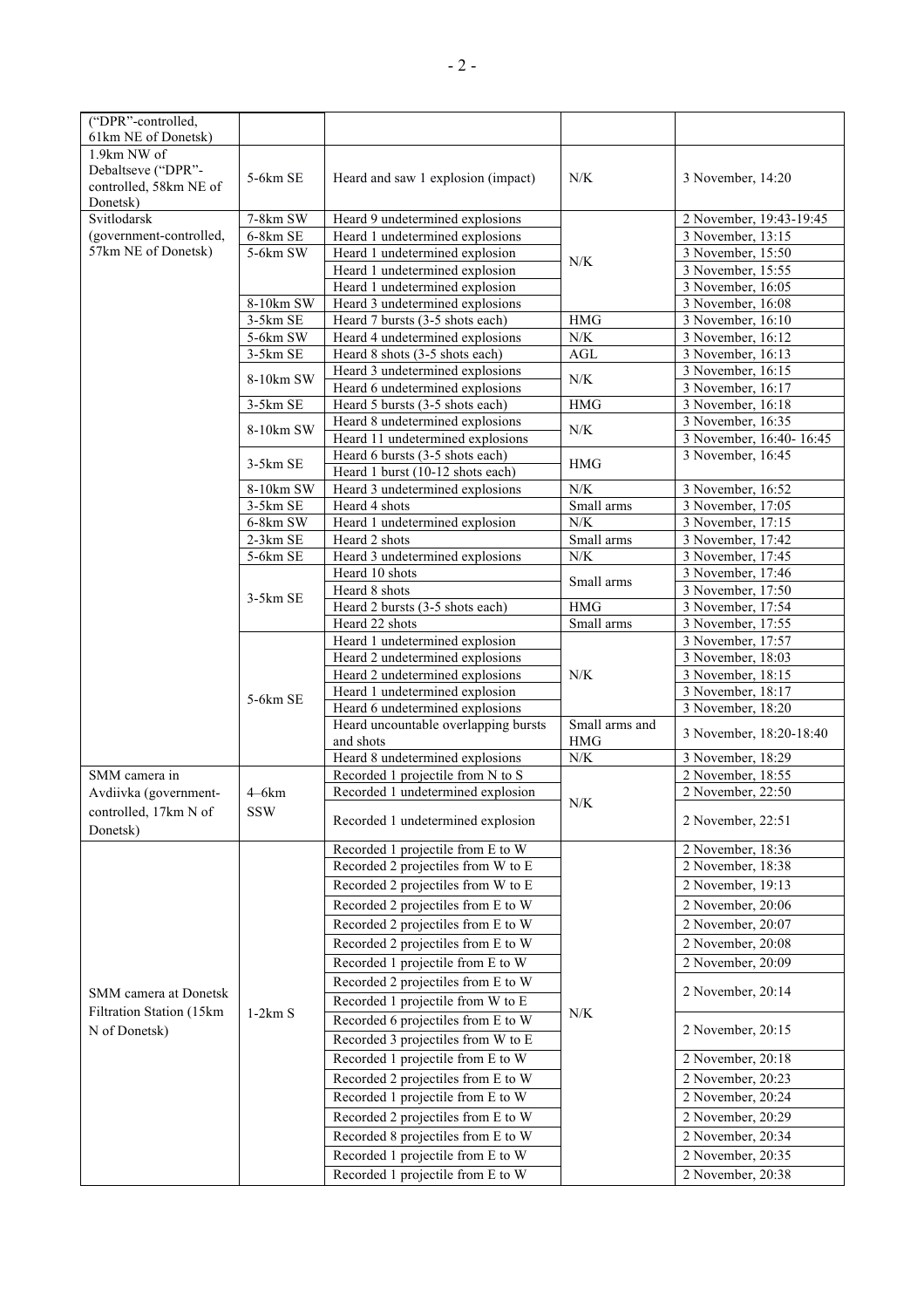|  |             | Recorded 6 projectiles from E to W                                     | 2 November, 20:41                      |
|--|-------------|------------------------------------------------------------------------|----------------------------------------|
|  |             | Recorded 2 projectiles from W to E                                     |                                        |
|  |             | Recorded 1 undetermined explosion                                      | 2 November, 21:56                      |
|  |             | Recorded 1 projectile from W to E                                      | 2 November, 21:57                      |
|  |             | Recorded 1 projectile from W to E                                      | 2 November, 21:59                      |
|  |             | Recorded 1 projectile from W to E                                      | 2 November, 22:01                      |
|  |             | Recorded 1 undetermined explosion                                      | 2 November, 22:12                      |
|  |             | Recorded 1 undetermined explosion                                      | 2 November, 22:23                      |
|  |             | Recorded 1 projectile from E to W                                      | 2 November, 22:25                      |
|  |             | Recorded 1 undetermined explosion                                      |                                        |
|  |             | Recorded 12 projectiles from E to W                                    | 2 November, 22:26                      |
|  |             | Recorded 1 projectile from W to E                                      | 2 November, 22:33                      |
|  |             | Recorded 2 projectiles from W to E                                     | 2 November, 22:34                      |
|  |             | Recorded 5 projectiles from W to E                                     | 2 November, 22:36                      |
|  |             | Recorded 1 undetermined explosion                                      | 2 November, 22:51                      |
|  |             | Recorded 1 undetermined explosion                                      | 2 November, 22:52                      |
|  |             | Recorded 1 projectile from W to E                                      | 3 November, 01:15                      |
|  |             | Recorded 1 undetermined explosion                                      |                                        |
|  |             | Recorded 2 projectiles from E to W                                     | 3 November, 01:21                      |
|  |             | Recorded 1 projectile from E to W                                      | 3 November, 01:24                      |
|  |             | Recorded 3 projectiles from W to E                                     | 3 November, 01:29                      |
|  |             | Recorded 2 projectiles from E to W                                     | 3 November, 01:30                      |
|  |             | Recorded 2 undetermined explosions                                     | 3 November, 01:34                      |
|  |             | Recorded 3 projectiles from E to W                                     | 3 November, 02:26                      |
|  |             | Recorded 3 projectiles from E to W                                     | 3 November, 03:27                      |
|  |             | Recorded 5 projectiles from E to W                                     |                                        |
|  |             | Recorded 4 projectiles from W to E                                     |                                        |
|  |             | Recorded 1 undetermined explosion                                      | 3 November, 03:28                      |
|  |             | Recorded 2 projectiles from W to E                                     | 3 November, 03:29                      |
|  |             | Recorded 1 undetermined explosion                                      | 3 November, 03:30                      |
|  |             | Recorded 1 projectile from E to W                                      | 3 November, 03:31                      |
|  |             | Recorded 3 projectiles from E to W                                     |                                        |
|  |             | Recorded 1 projectile from W to E                                      | 3 November, 04:08                      |
|  |             | Recorded 10 projectiles from E to W                                    |                                        |
|  |             | Recorded 1 projectile from W to E                                      | 3 November, 04:10                      |
|  |             | Recorded 1 undetermined explosion                                      |                                        |
|  |             |                                                                        | 3 November, 04:11                      |
|  |             | Recorded 2 projectiles from E to W                                     |                                        |
|  |             | Recorded 8 projectiles from E to W                                     | 3 November, 04:13                      |
|  |             | Recorded 5 projectiles from E to W                                     | 3 November, 05:08                      |
|  |             | Recorded 1 projectile from E to W<br>Recorded 1 projectile from E to W | 3 November, 05:10<br>3 November, 05:11 |
|  |             | Recorded 2 projectiles from E to W                                     | 3 November, 05:12                      |
|  |             |                                                                        |                                        |
|  |             | Recorded 5 projectiles from E to W                                     | 3 November, 05:43                      |
|  |             | Recorded 2 projectiles from E to W                                     | 3 November, 17:11                      |
|  |             | Recorded 4 undetermined explosions                                     | 3 November, 17:12                      |
|  |             | Recorded 2 projectiles from E to W                                     | 3 November, 17:13                      |
|  |             | Recorded 1 undetermined explosion                                      | 3 November, 17:14                      |
|  |             | Recorded 1 undetermined explosion                                      | 3 November, 17:15                      |
|  | $0.5-2km S$ | Recorded 4 projectiles from NW to SE                                   | 3 November, 17:19                      |
|  |             | Recorded 4 projectiles from NW to SE                                   | 3 November, 17:20                      |
|  |             | Recorded 2 projectiles from SE to NW                                   | 3 November, 17:31                      |
|  |             | Recorded 1 undetermined explosion                                      |                                        |
|  |             | Recorded 2 projectiles from E to W                                     | 3 November, 17:32                      |
|  |             | Recorded 19 projectiles from ESE to                                    | 3 November, 17:33                      |
|  |             | <b>WNW</b>                                                             |                                        |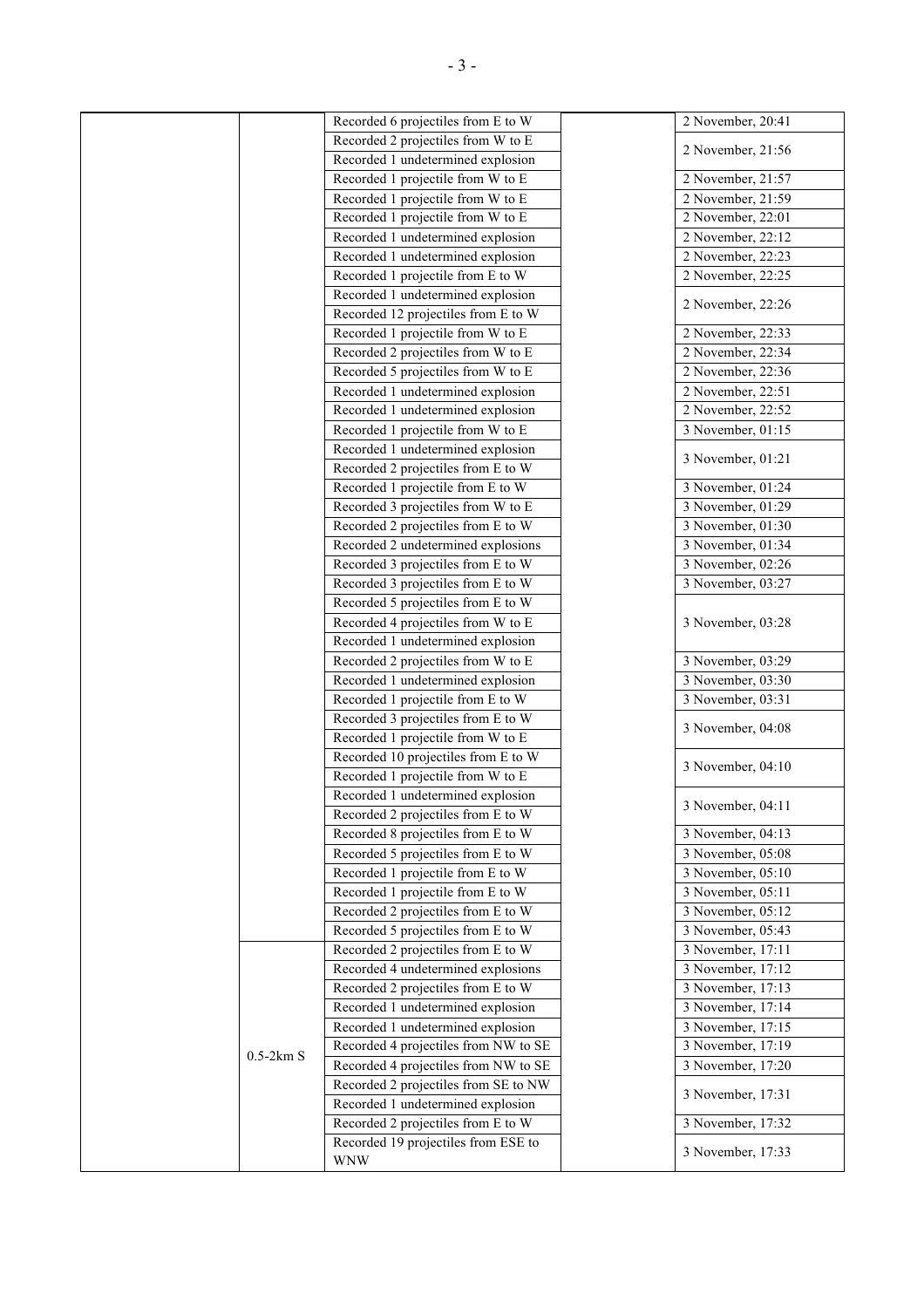|                                               |           | Recorded 18 projectiles from ESE to                                   |            |                         |
|-----------------------------------------------|-----------|-----------------------------------------------------------------------|------------|-------------------------|
|                                               |           | <b>WNW</b>                                                            |            | 3 November, 17:35       |
|                                               |           | Recorded 1 undetermined explosion                                     |            | 3 November, 17:36       |
|                                               |           | Recorded 9 projectiles from ESE to                                    |            |                         |
|                                               |           | <b>WNW</b>                                                            |            |                         |
|                                               |           | Recorded 1 projectile from WNW to                                     |            | 3 November, 17:38       |
|                                               |           | <b>ESE</b>                                                            |            |                         |
|                                               |           | Recorded 1 undetermined explosion                                     |            |                         |
|                                               |           | Recorded 3 projectiles from ESE to                                    |            | 3 November, 17:39       |
|                                               |           | <b>WNW</b>                                                            |            |                         |
|                                               |           | Recorded 1 undetermined explosion                                     |            | 3 November, 17:40       |
|                                               |           | Recorded 4 projectiles from ENE to                                    |            |                         |
|                                               |           | <b>WSW</b>                                                            |            |                         |
|                                               |           | Recorded 9 projectiles from WNW to                                    |            | 3 November, 17:41       |
|                                               |           | <b>ESE</b>                                                            |            |                         |
|                                               |           | Recorded 1 undetermined explosion                                     |            | 3 November, 17:42       |
|                                               |           | Recorded 3 projectiles from N to S                                    |            | 3 November, 17:47       |
|                                               |           | Recorded 5 projectiles from NW to SE                                  |            | 3 November, 17:57       |
|                                               |           | Recorded 7 projectiles from E to W                                    |            | 3 November, 18:09       |
|                                               |           | Recorded 4 projectiles from E to W                                    |            | 3 November, 18:10       |
|                                               |           | Recorded 2 projectiles from ESE to                                    |            |                         |
|                                               |           | <b>WNW</b>                                                            |            | 3 November, 18:11       |
|                                               |           | Recorded 6 projectiles from WNW to                                    |            |                         |
|                                               |           | <b>ESE</b>                                                            |            | 3 November, 18:12       |
|                                               |           | Recorded 1 undetermined explosion                                     |            | 3 November, 18:13       |
|                                               |           | Recorded 4 undetermined explosions                                    |            |                         |
|                                               |           | Recorded 1 projectile from E to W                                     |            | 3 November, 18:15       |
|                                               |           | Recorded 1 projectile from E to W                                     |            | 3 November, 18:16       |
|                                               |           | Recorded 2 undetermined explosions                                    |            |                         |
|                                               |           | Recorded 2 projectiles from NW to SE                                  |            | 3 November, 18:17       |
|                                               |           | Recorded 1 undetermined explosion                                     |            | 3 November, 18:18       |
|                                               |           | Recorded 4 projectiles from ESE to                                    |            |                         |
|                                               |           | <b>WNW</b>                                                            |            | 3 November, 18:28       |
|                                               |           | Recorded 2 projectiles from ESE to                                    |            |                         |
|                                               |           | <b>WNW</b>                                                            |            | 3 November, 18:29       |
| E edge of Stanytsia                           | $3-5km S$ | Heard 1 undetermined explosion                                        | N/K        | 3 November, 01:33       |
| Luhanska (government-                         |           | (assessed as outside the disengagement                                |            |                         |
| controlled, 16km NE of                        |           | area)                                                                 |            |                         |
| Luhansk)                                      | $N/K\ S$  | Heard 1 undetermined explosion<br>(unable to assess whether inside or | N/K        | 3 November, 04:19       |
|                                               |           | outside the disengagement area)                                       |            |                         |
| S edge of Kalynove                            | 3-5km SW  | Heard 2 undetermined explosions                                       | N/K        | 3 November, 09:42-09:52 |
| ("LPR"-controlled,                            |           | Heard 5 bursts                                                        | $\rm HMG$  |                         |
| 60km W of Luhansk)                            |           | Heard 6 bursts                                                        | Small arms |                         |
| 1km SE of Stanytsia                           | 3km E     | Heard 1 undetermined explosion                                        | N/K        | 3 November, 10:20       |
| Luhanska bridge (15km                         |           | (assessed as outside the disengagement                                |            |                         |
| NE of Luhansk)<br>E edge of Artema            | 10-15km   | area)<br>Heard 3 undetermined explosions                              | N/K        | 3 November, 12:00-12:10 |
| (government-controlled,                       | <b>NW</b> | (assessed as a live-fire exercise)                                    |            |                         |
| 26km N of Luhansk)                            | 10km NE   | Heard 5 undetermined explosions                                       | $N\!/\!K$  |                         |
|                                               | 10km E    | Heard 1 undetermined explosion                                        | N/K        |                         |
|                                               | 10-15km   | Heard 15 undetermined explosions                                      | N/K        | 3 November, 12:20-12:45 |
|                                               | NW        | (assessed as a live-fire exercise)                                    |            |                         |
| S edge of Popasna                             | 3-4km SE  | Heard 4 undetermined explosions                                       | $N\!/\!K$  | 3 November, 15:30-15:33 |
| (government-controlled,<br>69km W of Luhansk) |           |                                                                       |            |                         |
| Popasna (government-                          | $3-5km S$ | Heard 5 undetermined explosions                                       | N/K        | 3 November, 19:01-19:05 |
| controlled, 69km W of                         |           |                                                                       |            |                         |
| Luhansk)                                      |           |                                                                       |            |                         |